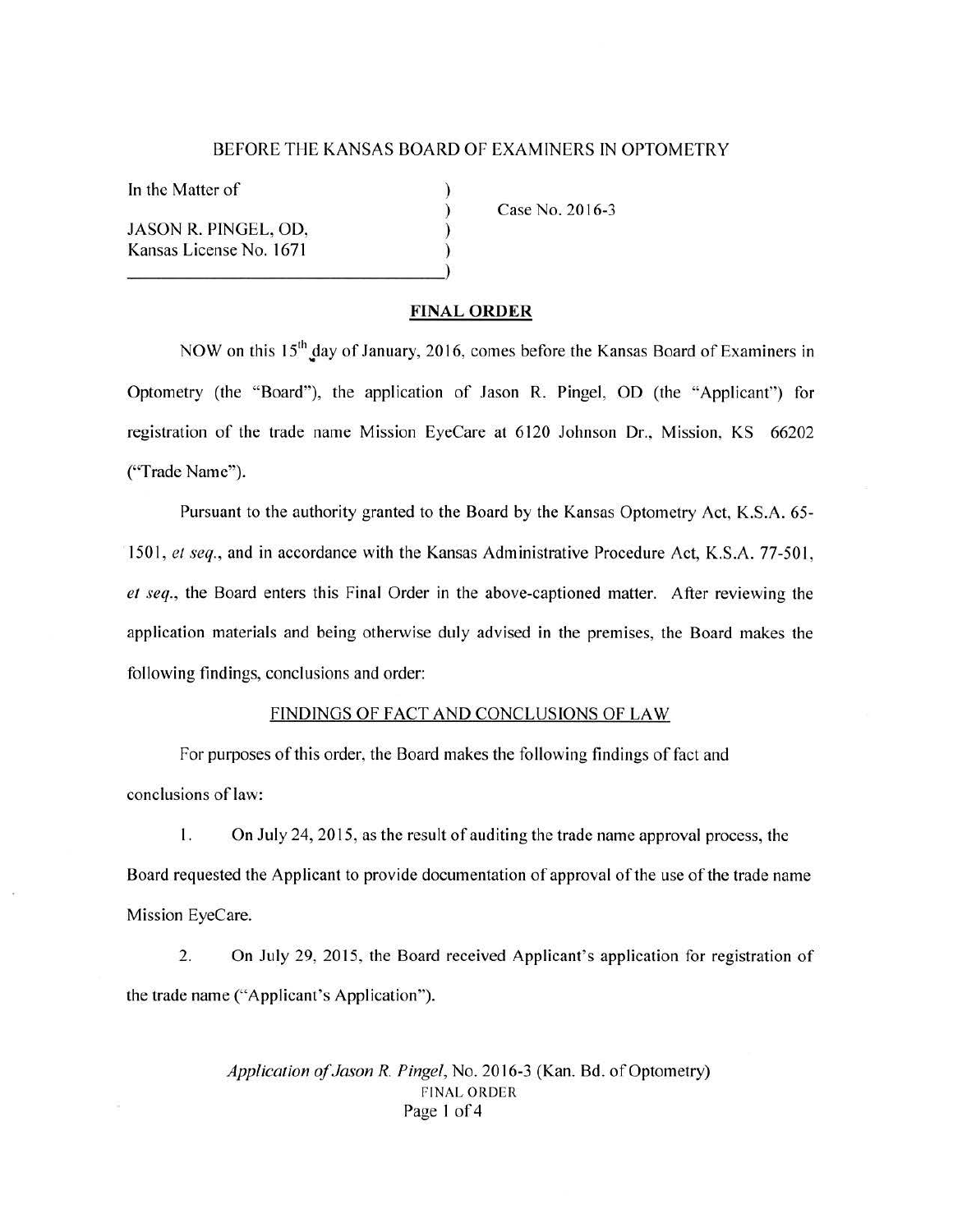3. Pursuant to K.S.A. 65-1522, an Optometrist may practice optometry in the State of Kansas using a trade or assumed name only if that name has been approved by the Board.

4. The Board has adopted certain regulations applicable to trade names. See K.A.R. 65-9-1 through 65-9-5.

5. On October 5, 2015, the Board disapproved Applicant's application as being too broad.

6. On October 12, 2015, the Applicant sought a hearing and reconsideration by the Board.

7. On January 15, 20 16, after proper notice, an adjudicative hearing was conducted by the Board. The Applicant appeared in person and with counsel, Mandee Rowen Pingel. The Applicant has operated under the trade name Mission EyeCare from and since his purchase of the business approximately five years ago without obtaining Board approval for use of the trade name. Denial of the untimely trade name application at this time could cause consumer confusion.

## ORDER

Based upon the foregoing findings of fact and conclusions of law, Applicant's Application is hereby GRANTED and an administrative fine of One Thousand Dollars and No/100 (\$1,000.00) is imposed against the Applicant for unauthorized use of a trade name.

#### **NOTICES**

The Applicant is hereby notified as follows:

8. The Applicant may request a hearing pursuant to the Kansas State Administrative Procedure Act by filing a written request with the Kansas Board of Examiners in Optometry,

> *Application of Jason R. Pingel,* No. 20 16-3 (Kan. Bd. of Optometry) FINAL ORDER Page 2 of 4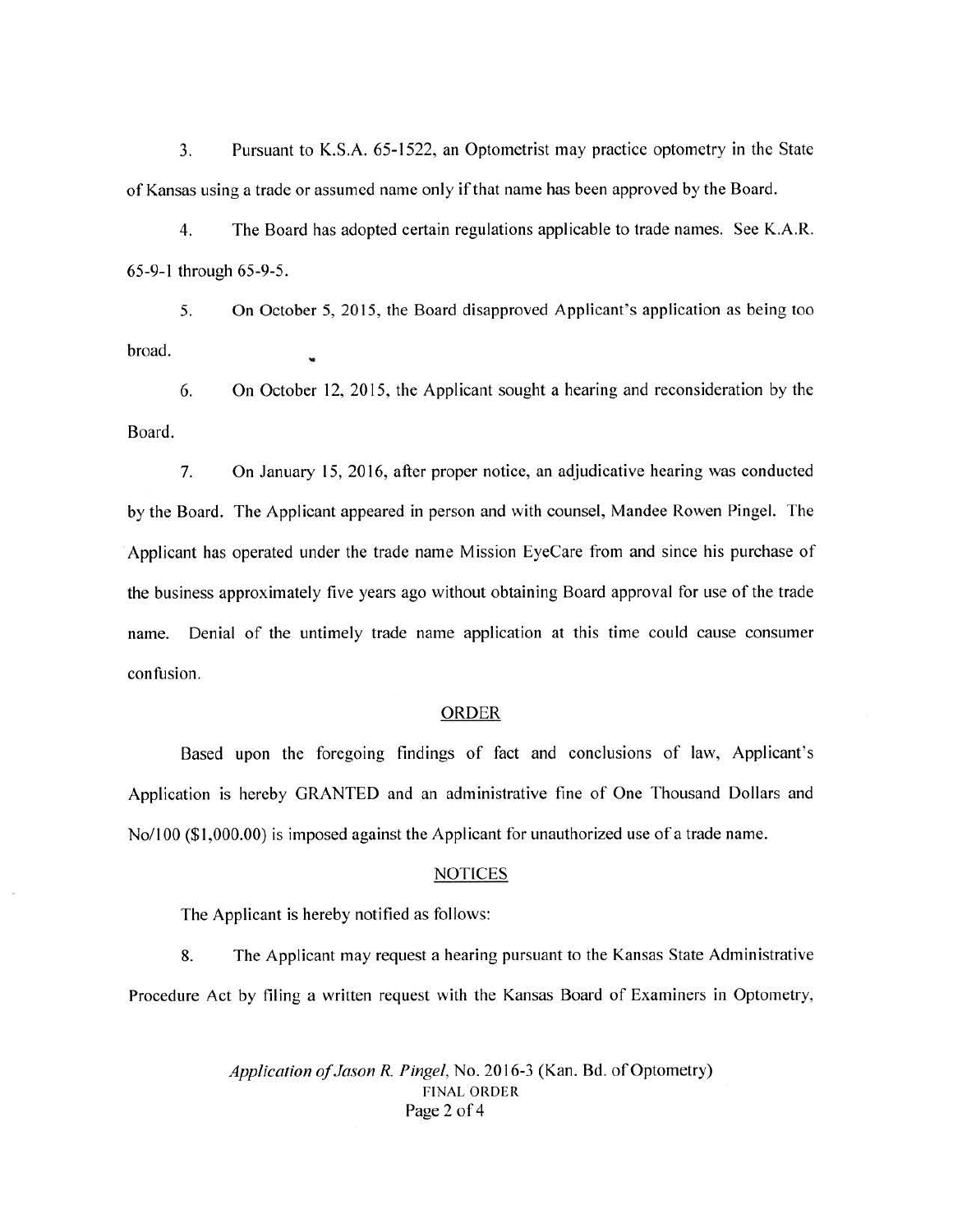3109 West  $6<sup>th</sup>$  Street, Ste. B, Lawrence, KS 66409 within fifteen (15) days after service of this order.

9. If a hearing is not requested as described above, the Order granting the Applicant's Application for approval of the Trade Name and imposing an administrative fine shall become a final order of the Board, effective upon the expiration of the time to request a hearing.

10. Within fifteen ( 15) days after entry of a final agency order, either party may file a petition for reconsideration pursuant to K.S.A. 77-529.

11. Within the time limits established in K.S.A. 77-613, either party may seek judicial review of a final agency order, pursuant to said statute. The agency officer designated to receive service of a petition for judicial review is:

> Jan Murray Executive Officer Kansas Board of Examiners in Optometry  $3109$  West  $6<sup>th</sup>$  Street, Ste. B Lawrence, KS 66049

IT IS SO ORDERED.

24 February 2016

Ron Hansen, O.D., President Kansas Board of Examiners in Optometry

*Application of Jason R. Pingel,* No. 2016-3 (Kan. Bd. of Optometry) FINAL ORDER Page 3 of 4